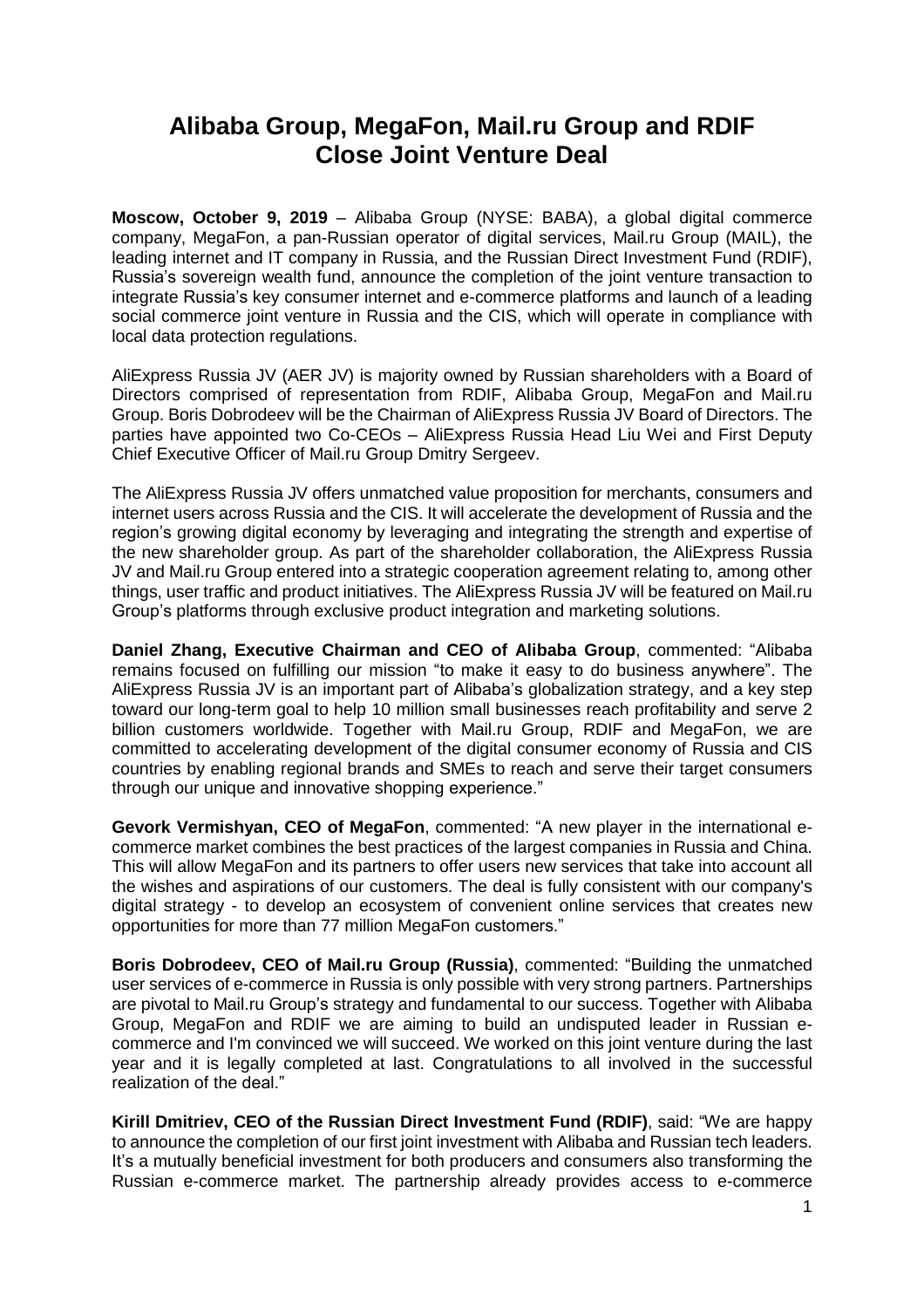services for more than 50% of Russian population, and Russian suppliers have the opportunity to reach 1.5 billion customers in China and globally. RDIF is looking forward to new joint investments and opportunities in other projects."

As announced on June 5 each shareholder has made its respective contributions to the AliExpress Russia JV which include the following:

- **Alibaba Group** has invested \$100 million and contributed AliExpress Russia into the joint venture.
- **MegaFon** has sold its 9.97% economic stake in Mail.ru Group to Alibaba Group in exchange for a 24.3% stake in the AliExpress Russia JV.
- **Mail.ru Group** has contributed its Pandao e-commerce business and cash investments of \$182 million (with \$100 million contribution at closing and the rest of the amount will be contributed within the next 12 months. Initial contribution by Mail.ru Group is funded by debt) in exchange for a 15.0% stake in the AliExpress Russia JV.
- **RDIF** has invested \$100 million into the AliExpress Russia JV and may further acquire additional shares of the joint venture from Alibaba Group for \$194 million.

|               | At Closing <sup>(1)</sup> |                         | With RDIF \$194 million Call Option<br>Exercise d <sup>(2)</sup> |                         |
|---------------|---------------------------|-------------------------|------------------------------------------------------------------|-------------------------|
|               | Economic<br><b>Rights</b> | Voting<br><b>Rights</b> | Economic<br><b>Rights</b>                                        | Voting<br><b>Rights</b> |
| Alibaba Group | 55.7%                     | 49.9%                   | 47.8%                                                            | 47.6%                   |
| MegaFon       | 24.3%                     | 30.2%                   | 24.3%                                                            | 26.4%                   |
| Mail.ru Group | 15.0%                     | 18.7%                   | 15.0%                                                            | 16.3%                   |
| <b>RDIF</b>   | 5.0%                      | 1.2%                    | 12.9%                                                            | 9.6%                    |
| <b>Total</b>  | 100.0%                    | 100.0%                  | 100.0%                                                           | 100.0%                  |

Details of the economic and voting interests of all shareholders in the AliExpress Russia JV are illustrated below:

Note (1): Assuming RDIF's exercise of its option to acquire 1.0% of the AliExpress Russia JV ordinary shares *from Alibaba.*

Note (2): In addition, RDIF has entered into an option agreement to purchase up to 4.0% of the AliExpress *Russia JV common equity from MegaFon.*

### # # #

**Alibaba Group**'s mission is to make it easy to do business anywhere in the digital era. The company aims to build the future infrastructure of commerce. It envisions that its customers will meet, work and live at Alibaba, and that it will be a company that lasts at least 102 years. Launched in 2010, AliExpress (www.aliexpress.com) is a global retail marketplace that enables consumers from around the world to buy directly from manufacturers and distributors primarily in China and is dedicated to becoming a platform for worldwide merchants to sell locally and globally. AliExpress operates in multiple local languages including English, Russian, Portuguese, Spanish and French.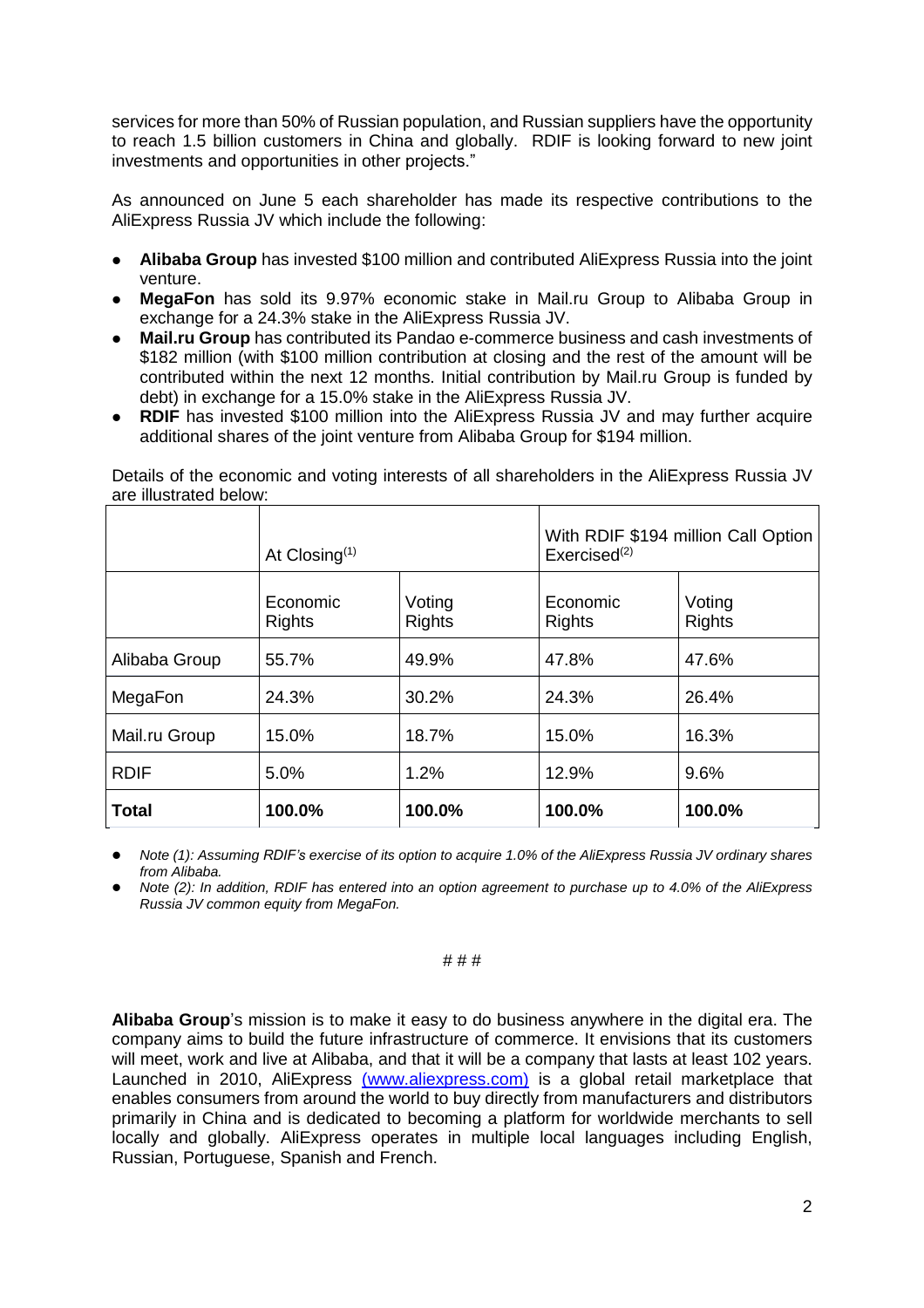**MegaFon** is a pan-Russian operator of digital services and a three-time winner of the Ookla award for the "Fastest Mobile Communication Network in Russia". Megafon has built the largest LTE/4G network in Russia with more than 100,000 base stations in 83 regions of the country. The company's services are used by 77.6 million customers.

**Mail.ru Group** (MAIL, listed since November 5, 2010) is the largest internet business in Russia in terms of total daily audience (Mediascope Web Index Desktop+Mobile, Russia, population aged 12-64 in the cities 100,000+, May 2019). Mail.ru Group is developing the leading domestic internet communications and entertainment platform. The company owns Russia's two largest Russian language social networks, VKontakte (VK) and Odnoklassniki (OK), leading email service, one of Russia's largest internet portals (Mail.ru), and three instant messaging services. Mail.ru Group's gaming portfolio under MY.GAMES brand includes Russia's largest MMO games and global mobile games. In 2019, Mail.ru Group Tech Lab was launched with a primary focus on technology and innovation development. Mail.ru Group is a shareholder of AliExpress Russia JV along with Alibaba Group, MegaFon and Russian Direct Investment Fund. The company partners with Sberbank to jointly develop O2O service platform targeting food delivery and taxi markets.

**Russian Direct Investment Fund (RDIF)** is Russia's sovereign wealth fund established in 2011 to make equity co-investments, primarily in Russia, alongside reputable international financial and strategic investors. RDIF acts as a catalyst for direct investment in the Russian economy. RDIF's management company is based in Moscow. Currently, RDIF has experience of the successful joint implementation of more than 70 projects with foreign partners totalling more than RUB1.5 tn and covering 95% of the regions of the Russian Federation. RDIF portfolio companies employ more than 800,000 people and generate revenues which equate to more than 6% of Russia's GDP. RDIF established joint strategic partnerships with leading international co-investors from more than 15 countries that total more than \$40 bn. Further information can be found at [www.rdif.ru.](http://www.rdif.ru/)

## **Disclaimers, statement regarding inside information and forward looking statements**

Certain statements and/or other information included in this document may not be historical facts and may constitute "forward looking statements" within the meaning of any securities laws applicable to the relevant parties. The words "believe", "expect", "anticipate", "intend", "estimate", "plans", "forecast", "project", "will", "may", "should" and similar expressions may identify forward looking statements but are not the exclusive means of identifying such statements. Forward looking statements include statements concerning plans, expectations, projections, objectives, targets, goals, strategies, future events, future revenues, operations or performance, capital expenditures, financing needs, plans or intentions relating to the expansion or contraction of business as well as specific acquisitions and dispositions, competitive strengths and weaknesses, the risks face in business and response to them, plans or goals relating to forecasted production, reserves, financial position and future operations and development, business strategy and the trends anticipated in the industry and the political, economic, social and legal environment of operations, and other information that is not historical information, together with the assumptions underlying these forward looking statements. By their very nature, forward looking statements involve inherent risks, uncertainties and other important factors that could cause actual results, performance or achievements to be materially different from results, performance or achievements expressed or implied by such forward-looking statements. Such forward-looking statements are based on numerous assumptions regarding present and future business strategies and the political, economic, social and legal environment of operations in the future. No representation, warranty or prediction is made that the results anticipated by such forward-looking statements will be achieved, and such forward-looking statements represent, in each case, only one of many possible scenarios and should not be viewed as the most likely or standard scenario. Any obligation or undertaking to update any forward-looking statements to reflect actual